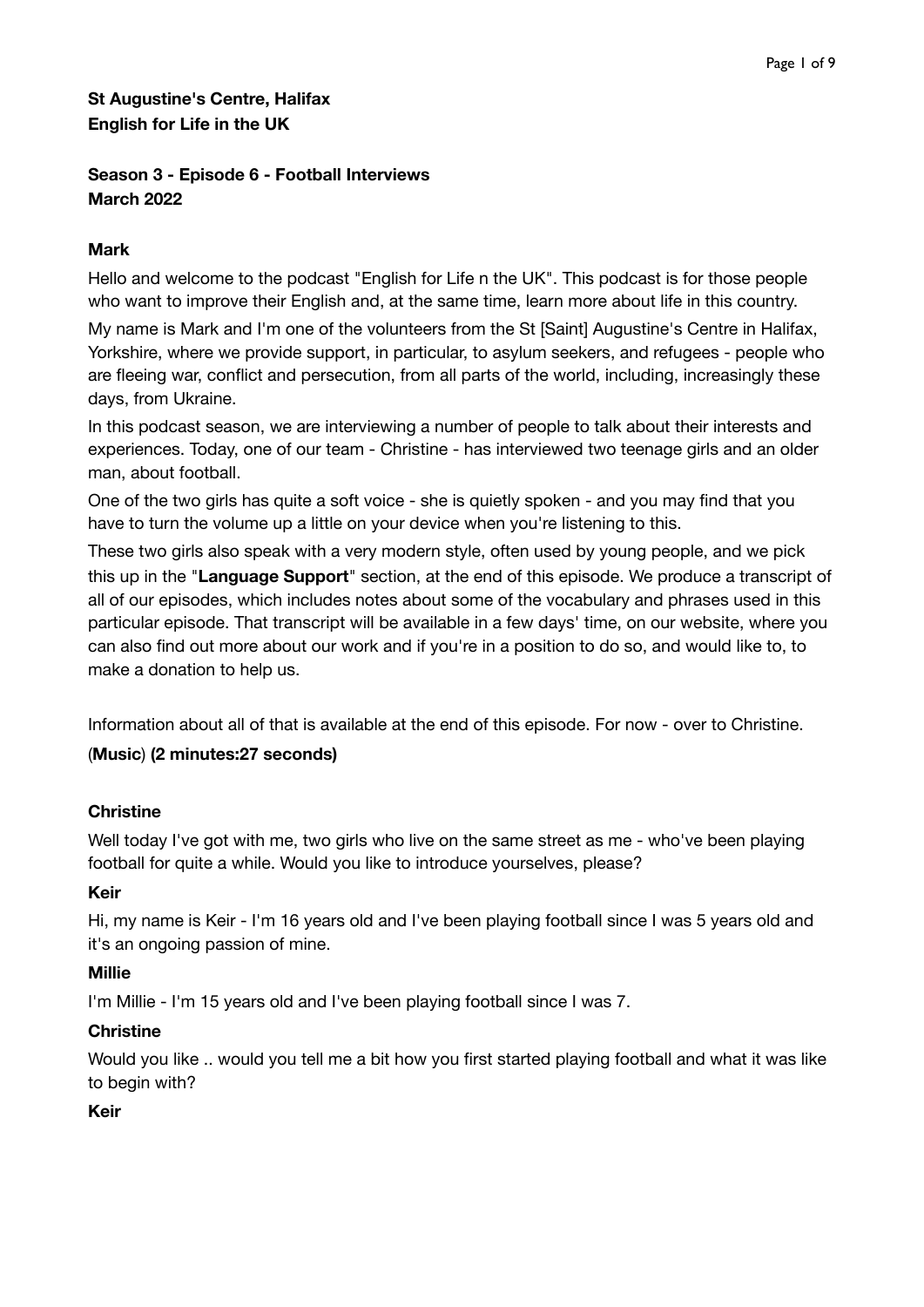<span id="page-1-4"></span>Yes - so I started playing football when I was 5. I actually, previously, did ballet but I changed to doing football because I wanted to kind of get stuck in there<sup>[1](#page-1-0)</sup> and play on a team. I always loved football. I think it was *just, like, playing on a team and just the beauty of being able to, like, pass to other people* but also have your own turn at, like maybe, having a shot and what it feels like to have that victory, *when you do like score a goal*. It's quite addicting [addictive] so that's why I've carried on doing it.

## **Christine**

<span id="page-1-5"></span>Lovely - what about yo[u2](#page-1-1), Millie?

# **Millie**

<span id="page-1-6"></span>Erm - I mean I asked a number of people, advertising it. I thought I'd give it a go - and then, ever since then it's just been like a big part of my life<sup>3</sup> - *do you know what I mean*? Because when [if] I don't [didn't] do football I wouldn't know what to do with myself.

### **Christine**

Right.

## **Millie**

Like it's just something that's always ..*. do you know what I mean* - it's always part of our week.

## **Christine**

What would you say are the best bits about playing football?

## **Millie**

Working as a team, really.

### **Keir**

Yeah [Yes] - the team aspect of it - like, it's more ... It's also very social cos [because] you get in that minibus and you're on the way to a match - it's .... it's a lot of fun and when you're on the pitch, it's quite nice just having your friends, like, on a team, just being able to communicate with each other and take it seriously - and then, at the end, you hopefully get a result that you can celebrate.

# **Christine**

What positions do you play?

### **Millie**

I've always been up front, but I quite like being in defence - I mean, I really can play anywhere, I'm not bothered<sup>4</sup>[.](#page-1-3)

### <span id="page-1-7"></span>**Keir**

<span id="page-1-0"></span> $<sup>1</sup>$  $<sup>1</sup>$  $<sup>1</sup>$ get stuck in - approach something with real enthusiasm to get something done (eg a task or a</sup> job), or to take part with energy.

<span id="page-1-1"></span><sup>&</sup>lt;sup>2</sup>What about you? - A way to invite someone into the conversation, here, but also might be used to say: "What have you got to add?", "What do you want?", "What do you think?"

<span id="page-1-2"></span>[<sup>3</sup>](#page-1-6) Big part of my life - takes up a lot of her time and attention

<span id="page-1-3"></span>[<sup>4</sup>](#page-1-7) not bothered - it is not a difficulty for me, I can deal with this easily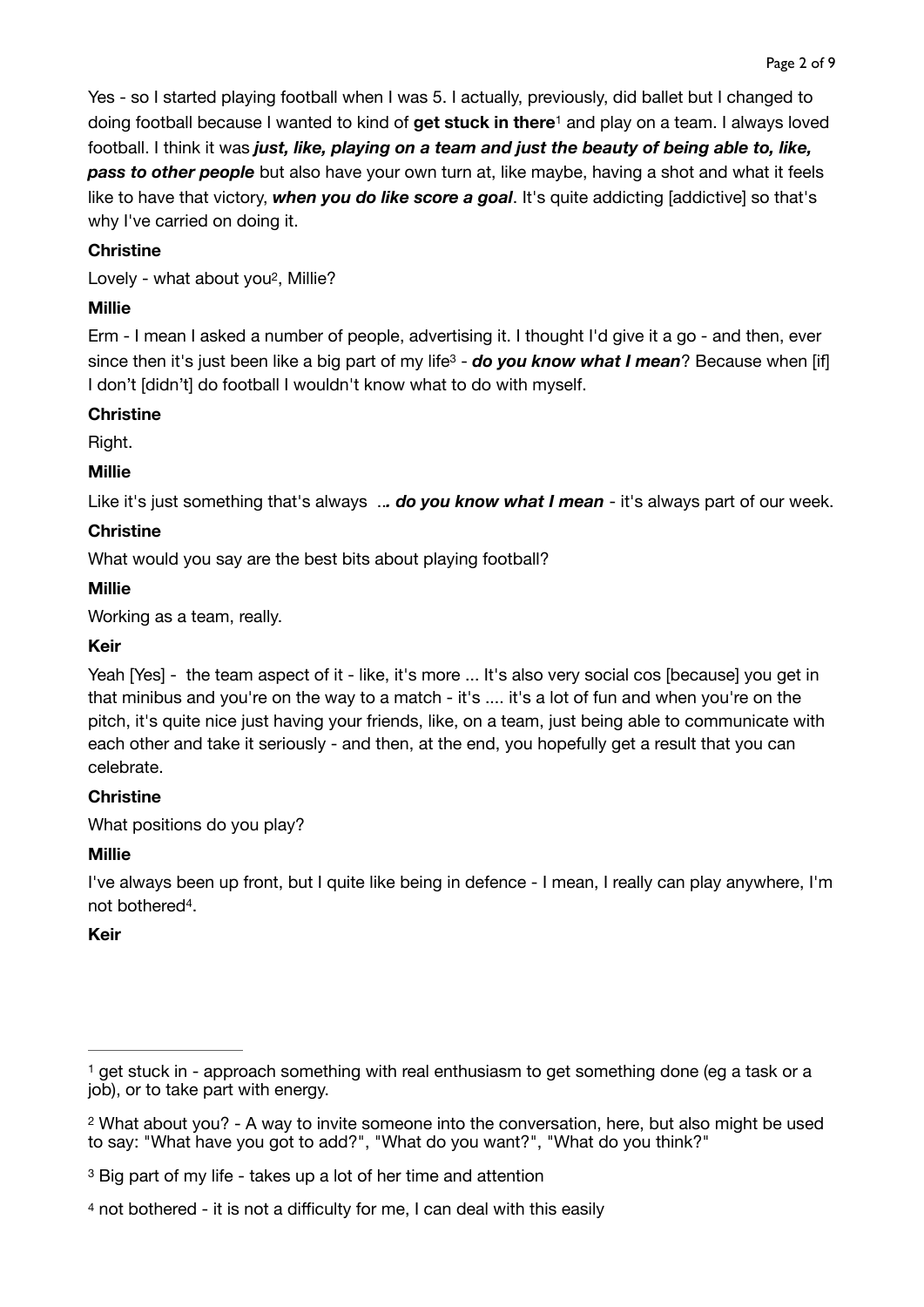Yeah, I play in mid-field normally, but she does put me in defence quite a lot as well, *but I like the running aspect of football as well***,** and being able to get the ball past people and then pass it up to up front<sup>5</sup>[.](#page-2-0) So - yeah - I prefer to play mid-field, but you can be put anywhere, really.

### <span id="page-2-3"></span>**Christine**

So what happens on a match day? Can you tell us *what it's like on a match day*?

# *What's a typical match day like?*

## **Keir**

I mean, for me, it's ... I go to college anyway and then I've got a match, anyway, so - you know, I do have to prepare for it myself, in the day. Because, obviously I'm in lessons, and then I've got the match coming up - it's quite, like, exciting and a bit nerve-wracking actually. Because obviously, you want to win for your college but on a match day, like we'll get in the minivan [minibus] because the match can be anywhere - in like**,** in England, loads of different places - and thenwe like go into the locker rooms and  $\ldots$  obviously, get dressed<sup>[6](#page-2-1)</sup> and then that's where everything happens like and the motivation builds up and like we get excited - and then we go and play the match and it's - they do make it, like**,** quite a big thing - they make it seem, **like,** you know, it is the end of the world, if you lose - but actually, it's not.

<span id="page-2-4"></span>(6:12)

## **Christine**

Now, when I was young - I wasn't allowed to play football. It was only boys who played football. Was it ever difficult for you or - I mean, you're 16 - has it ever been a problem for you or was it just ....?

#### **Millie**

I mean - it's never been a problem - obviously, a lot of people do say stuff, as a joke - like "girls can't play football" and stuff, but then again, it's a joke, at the end of the day - you don't take it seriously.

### **Keir**

Yeah - I feel like I've never really encountered any problems with being a female playing football. Like, it's, I guess, like you know - it's just .... it is what it is - everyone can kind of do what they want. But Millie's right - some people will make jokes and say 'you can't play football', especially whenI was younger - people would say that - but I would just kind of brush it off<sup>[7](#page-2-2)</sup> - and think well "OK then" - like, I'm not bothered.

### <span id="page-2-5"></span>**Christine**

And have you always played on a girls' team? Or have you played on a mixed team?

### **Millie**

Always a girls' team.

**Keir**

<span id="page-2-0"></span> $5$ pass it up to up front - pass it to the players on the team who are further up the pitch ready to attack the opponents' goal area

<span id="page-2-1"></span> $6$ dressed - change clothes and get into sports kit, for the match

<span id="page-2-2"></span><sup>&</sup>lt;sup>[7](#page-2-5)</sup> brush it off - not let it trouble you, it doesn't stay with you, forget about it.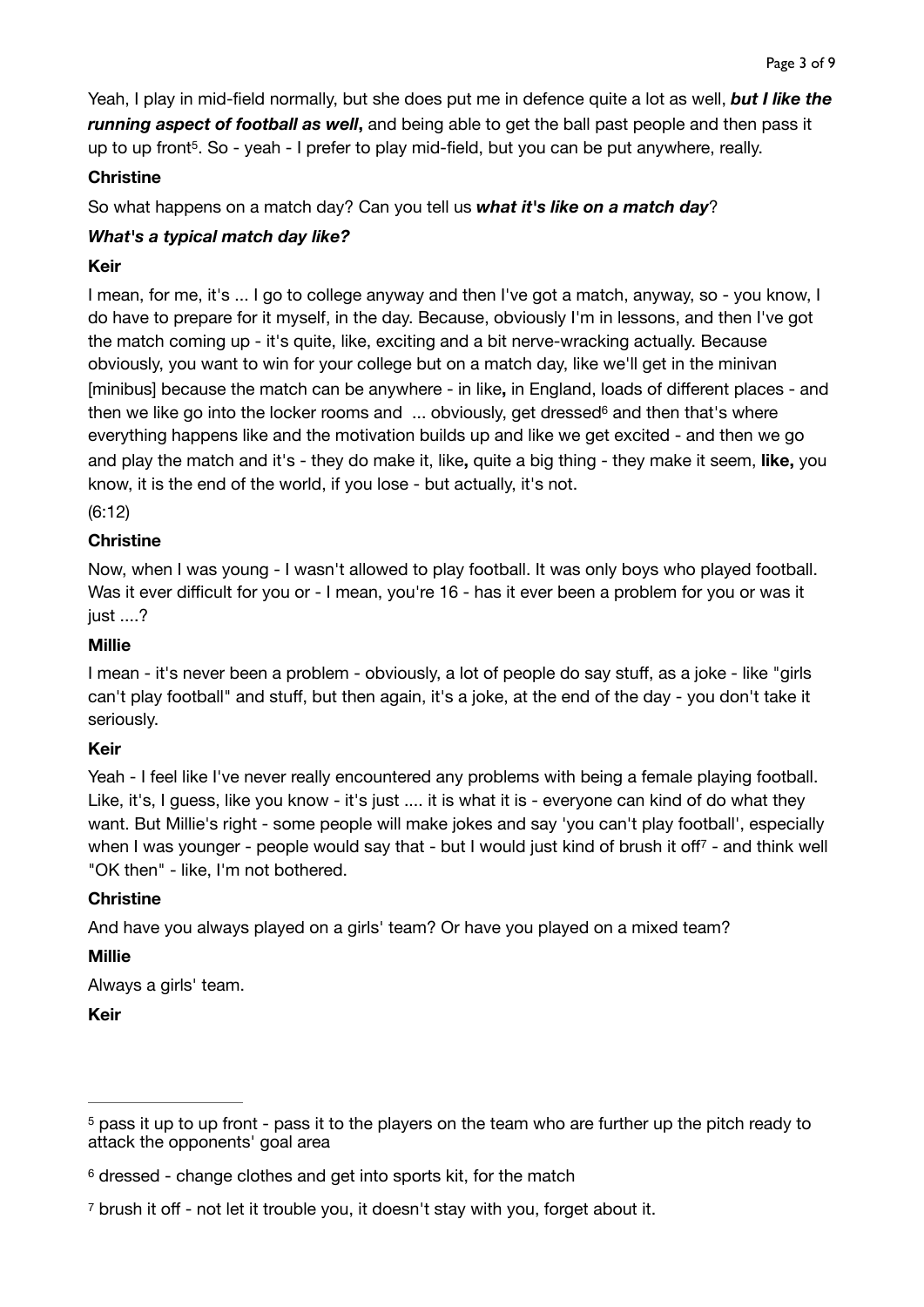I've played on a mixed team before but *I was like the only girl,* I think. And it was fine - it gave me experience, obviously of playing with different genders, but, yeah, now, I do play on female teams.

## **Christine**

What was the difference?

# <span id="page-3-2"></span>**Keir**

I [g](#page-3-0)uess with the boys, you could say it was a little bit more rough, as in the slide tackling<sup>[8](#page-3-0)</sup> and a little bit more energetic, but like with the girls: they like to shoulder barge a bit more, so they like to ... kind of - I don't know - they won't go in for a massive slide tackle, and like risk you know, that massive thing but .... with girls it can be just as rough, in the way, like, you can proper shoulder barge each other.

## **Christine**

So - do you follow football teams? Do you follow a team at all?

# **Keir**

No - I'm not bothered with the football.

# **Millie**

No, I'm not. I mean - I watch matches but, at the end of the day, I don't really support any team.

# **Keir**

It's something I want to be actively involved in rather than watch.

<span id="page-3-3"></span>Football players get paid a lot of money, like, they can get millions and it just - for me, that kind of puts me off<sup>[9](#page-3-1)</sup> - cos [because] it's like I'm watching people on the TV play football and they're earning millions which, I feel, it's a bit unfair because like, you're playing a sport and you're getting loads of money for it. That's just you know, my opinion, and I like to play it because I don't get paid to play it. I like to play it, cos of the sport. But you know, these people get paid - which, it's fair enough, but it's just not for me, really.

# **Christine**

OK. So anything else you'd like to say about football? About you and football?

# **Keir**

I think it's a really good team sport and I like it more than other sports, because I feel like it incorporates everything - so, in terms of like mid-field - you can run, strikers- you can shoot, you can pass, whereas I feel with other sports like you can only have a few of those elements - you can maybe, like, for example: netball - you can pass but you have to stand still. For me - I don't like that aspect. That's why I prefer football.

### **Christine**

What about you, Millie? Do you play other sports?

### **Millie**

I play netball and hockey which I think is really good, because when you learn something from another sport, you can see it in a different sport.

### **Christine**

<span id="page-3-0"></span><sup>&</sup>lt;sup>8</sup>slide tackling - might also be called "sliding tackle" - an attempt to get the ball from an opponent leading feet first, with the body low to the ground.

<span id="page-3-1"></span> $9$  puts me off - I don't like it, it is an unwelcome aspect of the situation,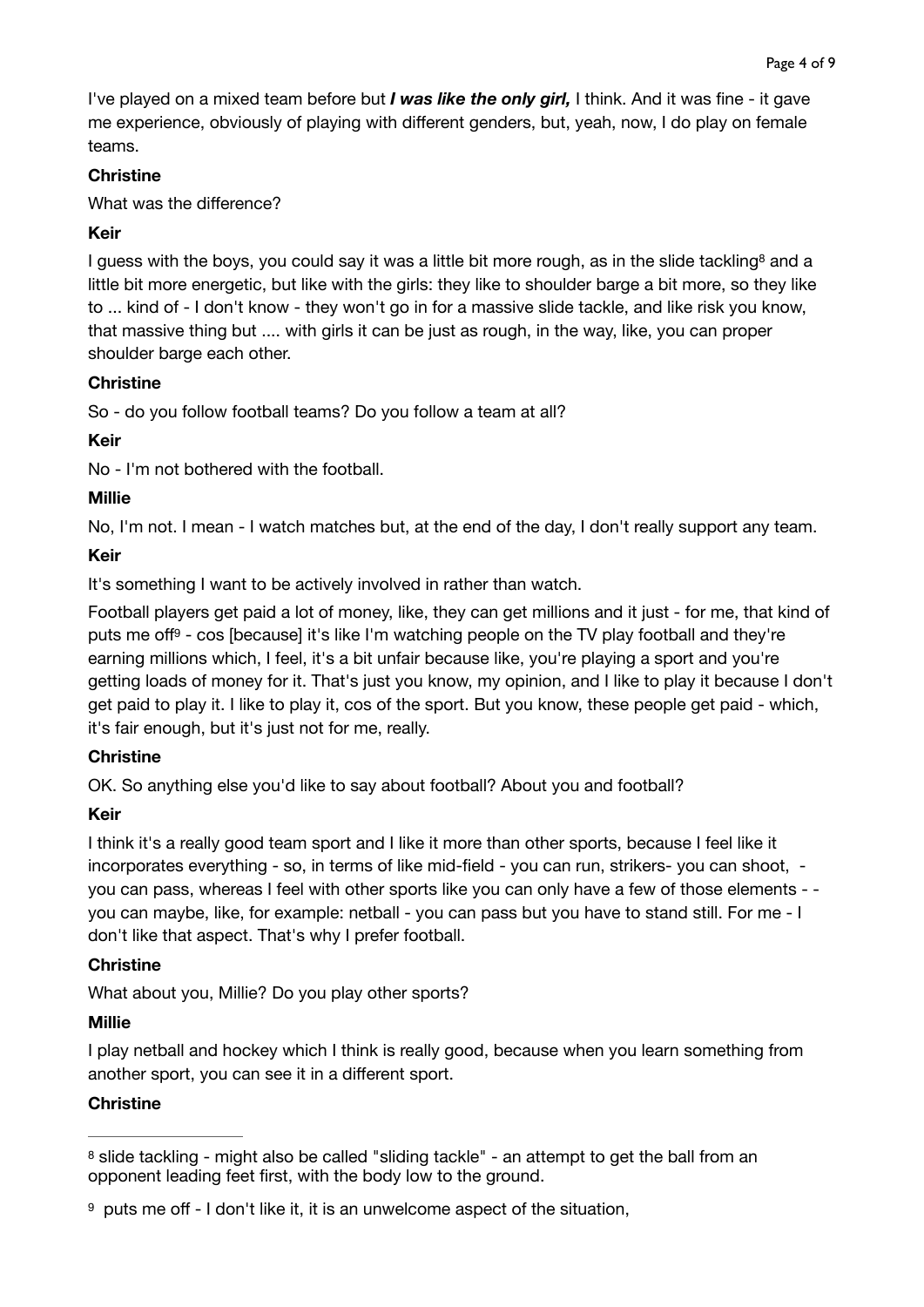What have you picked up from hockey that you can use in football?

#### **Millie**

I think it's more - not as in like the physical side of it, but in the mental side of it - is more that you get carried on [over] - working as a team and like being able to communicate with people, and figuring out the game and like read [reading] it<sup>10</sup>[.](#page-4-0) But probably not the physical side, because they're quite different sports, aren't they?

### <span id="page-4-2"></span>**Christine**

Football's great because you can play it anywhere.

### **Keir**

Yes - you can ... obviously, you can be by yourself and you can still practise on your skills. When I was younger, especially, I just used to go outside the house and just do "keepy uppies" - you know, kicking the ball in the air, because you can work on the skills, anywhere.

### **Christine**

Well thank you very much - that's been really interesting.

### **(Music) (10:45)**

### **Christine**

Jamie, thank you very much for coming to talk to us, today. Perhaps you could tell us a little bit about yourself.

### **Jamie**

Yeah [Yes] of course, no problem, Christine.

So, yeah - I'm Jamie - I live in Todmorden with my wife and my daughter who's 4 years old. I've lived in Calderdale on and off most of my life. I've played football since a very early age and it's always been one of my loves. And actually, if you'd have spoke[n] to me as a child I'd have told you: all I wanted to be was a professional footballer.

### **Christine**

Oh really?

### **Jamie**

Yeah - actually if I still had the option, to be one now, I would.

### **Christine**

So tell me - what is it you like about football?

### **Jamie**

<span id="page-4-3"></span>I think what I like about football is: it's a sport where skill is very important, so if you watch the game of football .... if you lined up 22 footballers at the beginning of a game, it's very difficult to work out who the best footballer is, just by looking at them. Whereas - in a game of rugby, you could probably work out who plays where and if they're going to be good, based on what they look like<sup>[11](#page-4-1)</sup>. Something similar for basketball -quite a lot of sports . I mean, I think I've always liked ... there's a skill element and there's a cleverness element to football. I've always really enjoyed learning the skills, so when I was a child, I would go out and kick a ball around by myself

<span id="page-4-0"></span><sup>&</sup>lt;sup>10</sup>reading the game - working out the tactics of the other team, seeing where strengths and weaknesses are and what players on the other side are anticipating

<span id="page-4-1"></span><sup>&</sup>lt;sup>11</sup>in the sport of rugby you often have the larger and taller players in one position, whilst the smaller quicker players in another.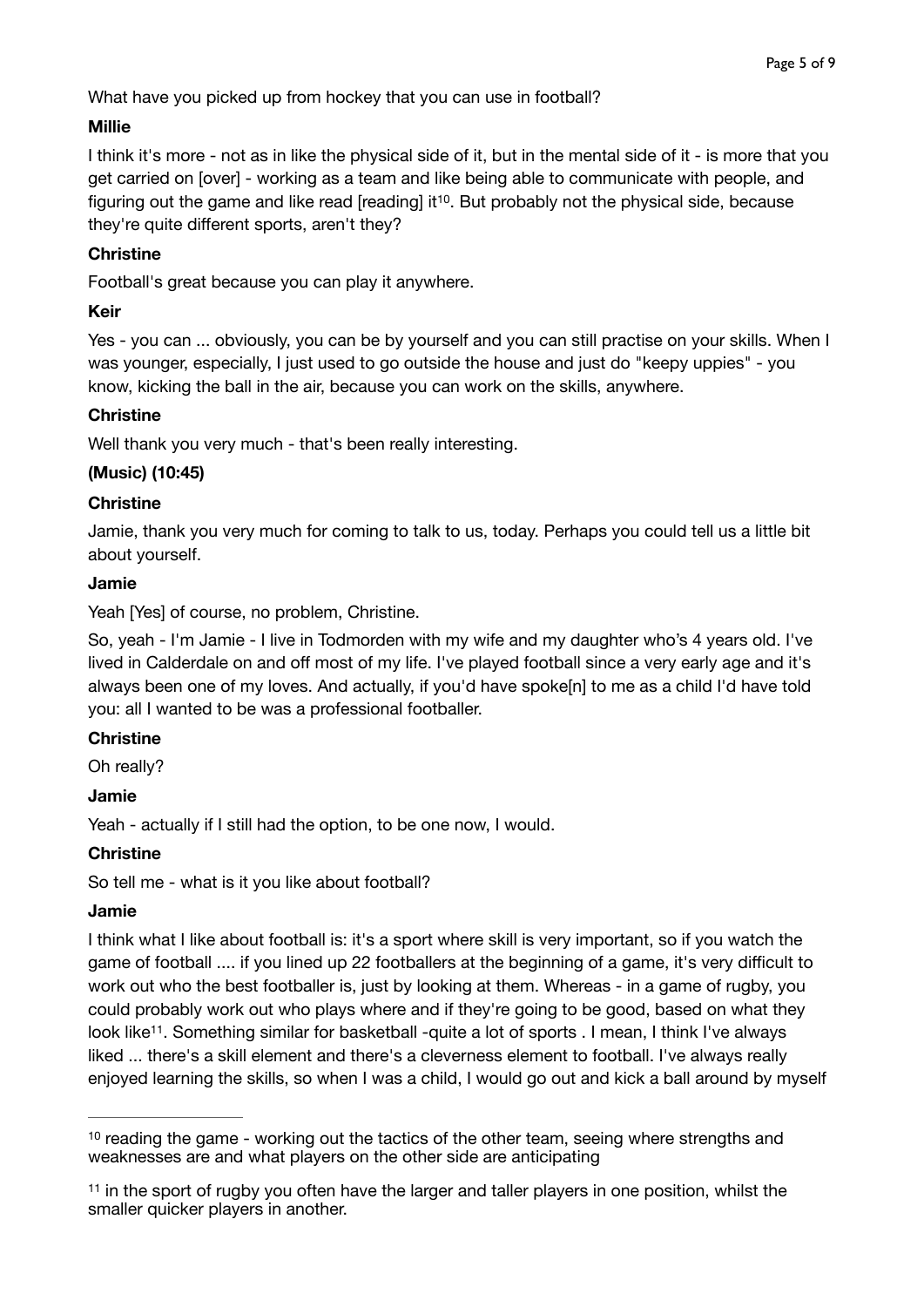for quite a long time, and I never really got bored, because there was always a new skill to try and learn or practise - or see how many kick-ups you could do.

I've always liked playing as part of a team. A lot of my friends, that I'm still friends with now, I played junior football with. I've always liked that it helps ... it means that you've always got something to talk about with a lot of people - not everyone - but a lot of people are into football, so it does give you that common ground. I've loved it from an early age and still do.

#### **Christine**

What kind of football do you play now, Jamie?

#### **Jamie**

So, I'm 37 now, I play in a vets league - a veteran league which is [for people] over-35s [years old]. I play for a team called "Hebden Royd Red Star". We play every Monday night and it's only a 50 minute game - so 25 minutes each way - rather than a 90-minute game.

#### **Christine**

So, Jamie - as well as playing football, I believe that you follow a professional football team. Who do you follow?

#### **Jamie**

Yeah - I follow Everton Football Club which is one of the teams in Liverpool - one of the two main teams. So you have Liverpool and Everton, which means a big rivalry. They're in the Premier League.

### **(14:04)**

### **Christine**

Do you ever go to see Everton or do you just watch them on the tele [television] ?

### **Jamie**

Neither, actually - it's very expensive to go, so it's probably £30 to £50 for a ticket and obviously they're in Liverpool and it takes up a lot of time and you've got to get over there, so it's not a cheap thing to do. And even watching them on TV is difficult because nowadays football is mainly on paid-for channels - such as Sky or BT Sport - so I don't watch them, that much and actually, I don't watch much football.

I still like football and when there's a major tournament on, I always like to watch that. By [referring to] "a major tournament", I mean the World Cup, or the European Championship. And that's when you do get a lot of live games on terrestrial TV - so BBC or ITV - so I really enjoy those tournaments - slacking it<sup>[12](#page-5-0)</sup>, a little bit of time when I get to indulge, watching some football.

<span id="page-5-1"></span>Now and again, I go to see Halifax. Our local team 'cos [because] a friend of mine has a season ticket - and even that's £20 [each match] - considering you're watching a team that aren't even in the top four divisions - is quite expensive, but it's nice to see my friend and always good to watch a bit of football.

### **Christine**

What's special about watching it in person?

### **Jamie**

Erm ...there's ... well it's an atmosphere, so there's an experience, which is nice - when you're really involved in a game that you're live at, and you are getting carried away with the crowds. There's quite a great feeling of ... when you get to an exciting moment and everyone's off [on]

<span id="page-5-0"></span><sup>&</sup>lt;sup>[12](#page-5-1)</sup> slacking it - allowing yourself to take it easy, not to work or be busy.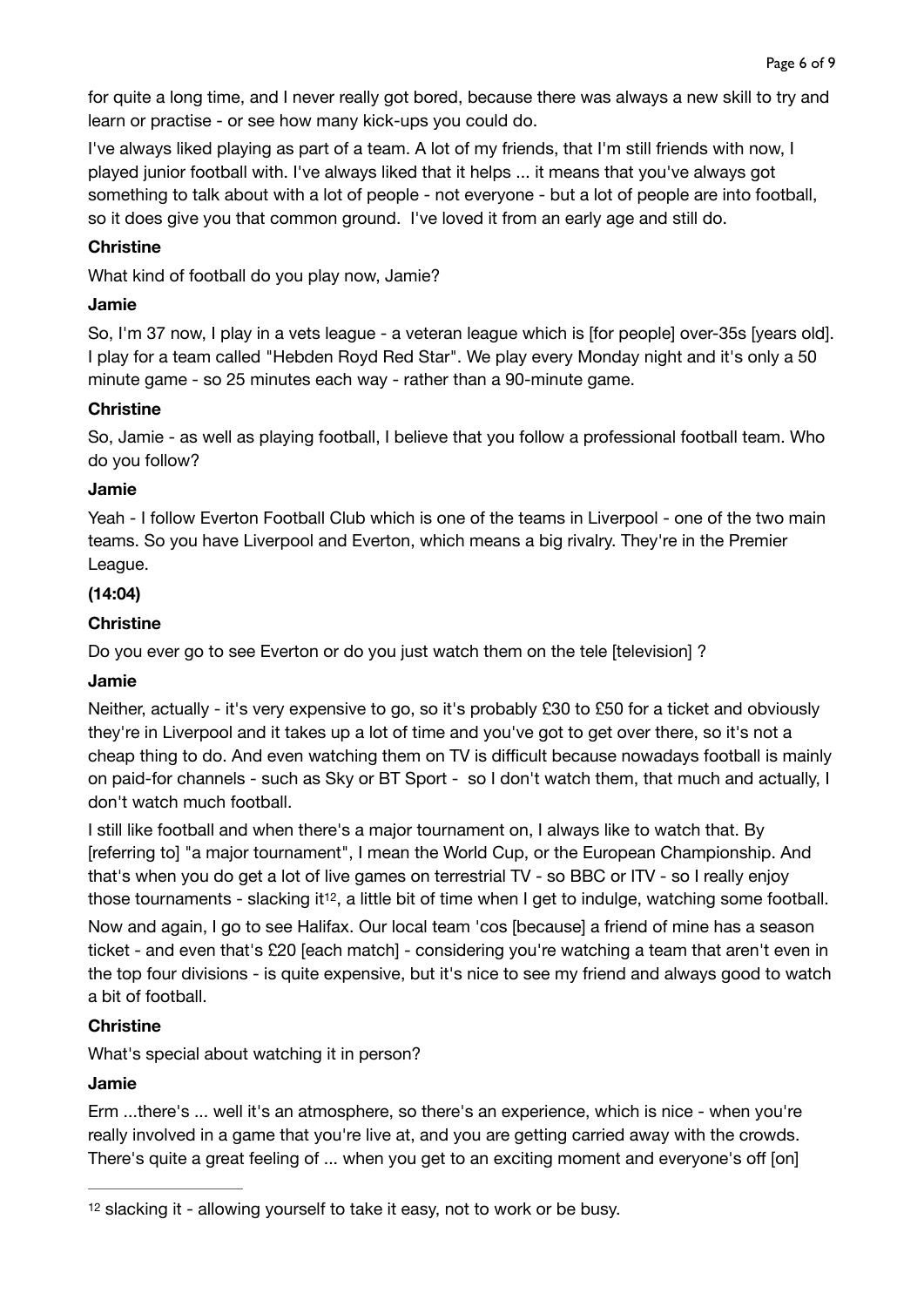their feet and the same when everyone's commiserating - when something goes bad - so you get that combined experience, which is quite nice and exciting. So that's a big part of it.

<span id="page-6-4"></span><span id="page-6-3"></span>There are negatives, I must admit. There are negatives to going to watch live football. I often find that, especially as I get older, fans are very fickle<sup>13</sup>[.](#page-6-0) Erm ... so they, they break ... their judgement's very clouded<sup>[14](#page-6-1)</sup>. I've also experienced racism at football games, which is always upsetting. Not recently - but I have seen that - and homophobia as well, quite a lot of homophobic chants and just .... quite often, some nasty language and anger - I've seen violence at football games, as well, so it definitely has some negative parts to it, which puts me off, now and again. But, on the whole, most people are really nice and it is a good day out. I'm always interested in catching a game when I can and if I can afford it.

#### (17:17)

### **Christine**

Well, Jamie - thank you very much indeed, for giving us some time and telling us about your love of football.

#### **Jamie**

No problem.

### **Christine**

Before we finish - is there anything you'd like to add?

#### **Jamie**

<span id="page-6-5"></span>It's given me a lot of joy in my life. It's definitely helped me in lots of ways; so, if ever I've been to, or moved to, a new area or moved to a new job - it's given me an avenue for meeting people. So most jobs *have[,](#page-6-2) like, an organised five-a-side game* <sup>[15](#page-6-2)</sup>, that if you can get involved in, it means you get to know a few people. It's helped me in social situations, so if you ... if I've been to a party and I don't know people, I can normally find someone to talk to about football. It's been a real pleasure throughout my life.

### **Christine**

Well thanks very much indeed, Jamie.

#### **Jamie**

No problem.

**(Music) (18:31)** 

### **Language Support**

#### **Mark**

This is the part of the podcast where we choose some words or phrases from the episode and talk about them. Today, I want to focus on a style of speech used, particularly, by the two young girls, in this interview.

<span id="page-6-0"></span> $13$  fickle - their support may change too easily

<span id="page-6-1"></span><sup>&</sup>lt;sup>14</sup>judgement's clouded - they are not seeing things clearly because of the emotion and excitement of the game

<span id="page-6-2"></span><sup>&</sup>lt;sup>[15](#page-6-5)</sup> five-a-side - there is normally 11 players in a football team, but smaller organisations using much smaller pitches or gyms for inside play, have teams of five playing against each other.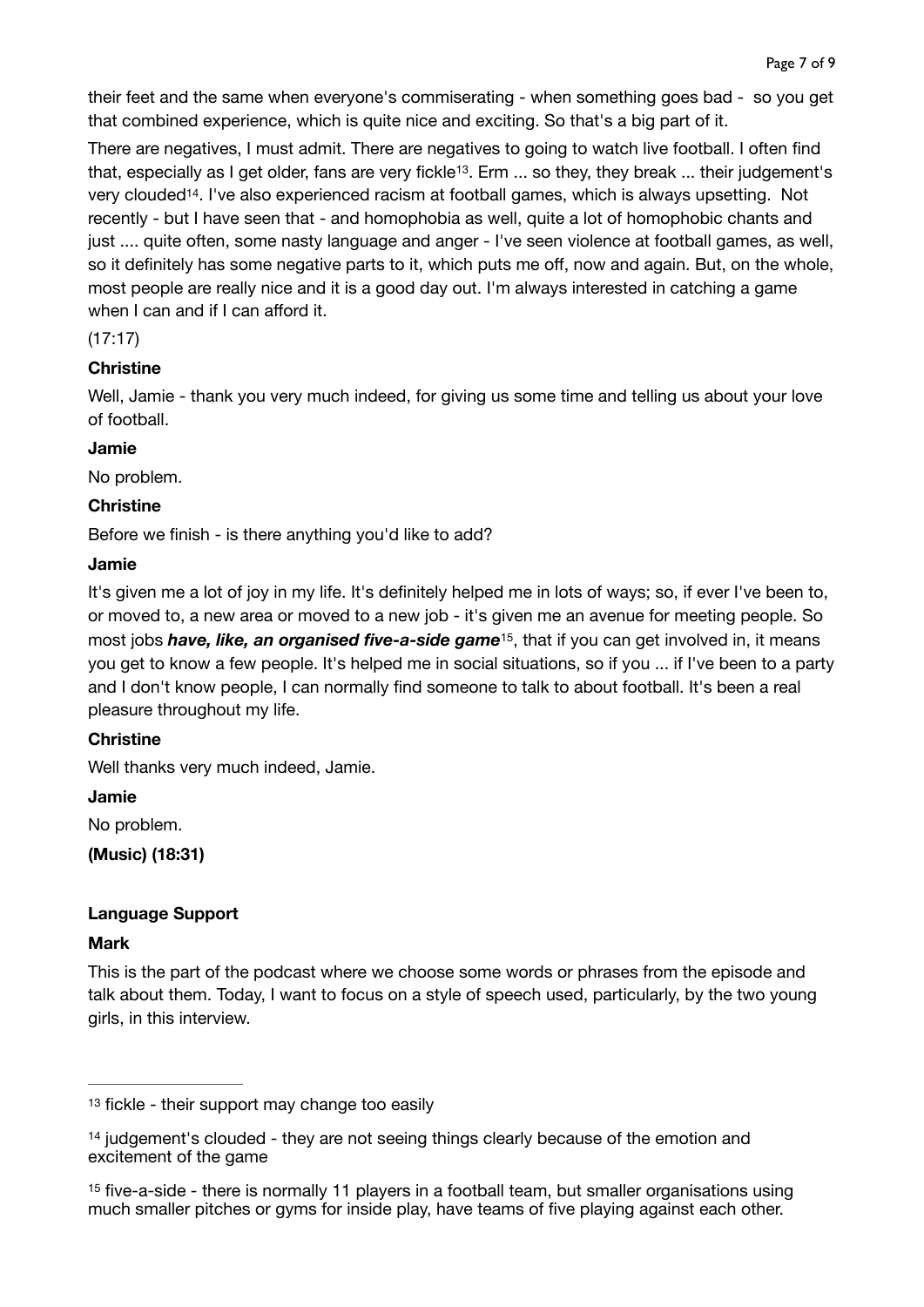Now all languages have words and phrases that don't necessarily have a specific meaning in their own right, but are used either as "fillers" or to introduce or to emphasise or highlight certain things, within that particular sentence.

I'm going to start with how one of the girls, in particular, used the word "**like**". Now, she did use it in the more traditional sense of meaning a verb, to say something that you enjoy doing - so she said "**I like the running aspect of football**" - so she was saying: she enjoyed the fact that football meant she could run around, so she "liked", in that sense.

There is another traditional use of the word "**like**" when you are using it as a comparison. So you might say "she looks like her mother" so that is making the comparison, using the word "like" to compare things. And in a similar way to that, Christine actually used it, in one of her questions when she said "**what's a typical match day like**? How would you describe the match day?" how could you compare it with other things?

But the girl Keir, in particular, used it in a different and more modern way - for example, she said when she was asked what she enjoyed about football - she said "**the beauty of being able to, like, pass to other people"** and then later on, she said: "**when you do, like, score a goal**" - and then later, "**I was like the only girl**" - now, in these cases that word "like" is not either of those traditional meanings of the word. So, she was using "like" here: to signal, to highlight it, emphasise something that she was about to say - something that, in some cases, that was an example of something or an important point that she wanted to make, so she wanted to emphasise the fact that she was the only girl in that team - she wanted to highlight passing to other people as one of the beauties of football - so **the beauty of being able to like pass to other people**. You will notice that this girl in particular uses this language style a lot.

Now some people are quite critical about this style of language - they would say it's rather lazy, and that it gets over-used and doesn't really have any purpose. However, we would say that this is more an example of how language changes over time and between generations, but also how there is a more informal, everyday style of language, that might be different from the traditional and formal style of language.

There is another example of a different phrase in this case, that was used - this was by the other girl, Millie - where she was saying football has been a big part of my life - "**d'y'know-what-Imean?**" And if we spell that out, she was saying "do you know what I mean?".

So she was checking out that the person listening understood what she was saying there, but in fact, the way she said it - is that she blurred together, she linked together, all of those separate words, so it almost sounded like a single word - "**d'y'knowwhatImean**?". The other girl also said "you know" at one point, to check out whether or not something had got understood. And in fact, it is not just young people who are using this word "**like**" in that way, and that is illustrated in our conversation with Jamie, where he said "**most jobs have, like an organised five-a-side team**" so he was using the word "like" in the same way that the young girls were.

#### *Music* (24:10)

That's it for this week. I hope that's been helpful. Again, just to stress that the transcript will be available in a few days' time, on our website, where you can also find information about our organisation, what we do, how you can donate, or support in other ways, our work - which is increasingly important, these days.

The transcript and all this information can be found on our website - which is :

 [www.staugustinescentrehalifax.org.uk](http://www.staugustinescentrehalifax.org.uk)